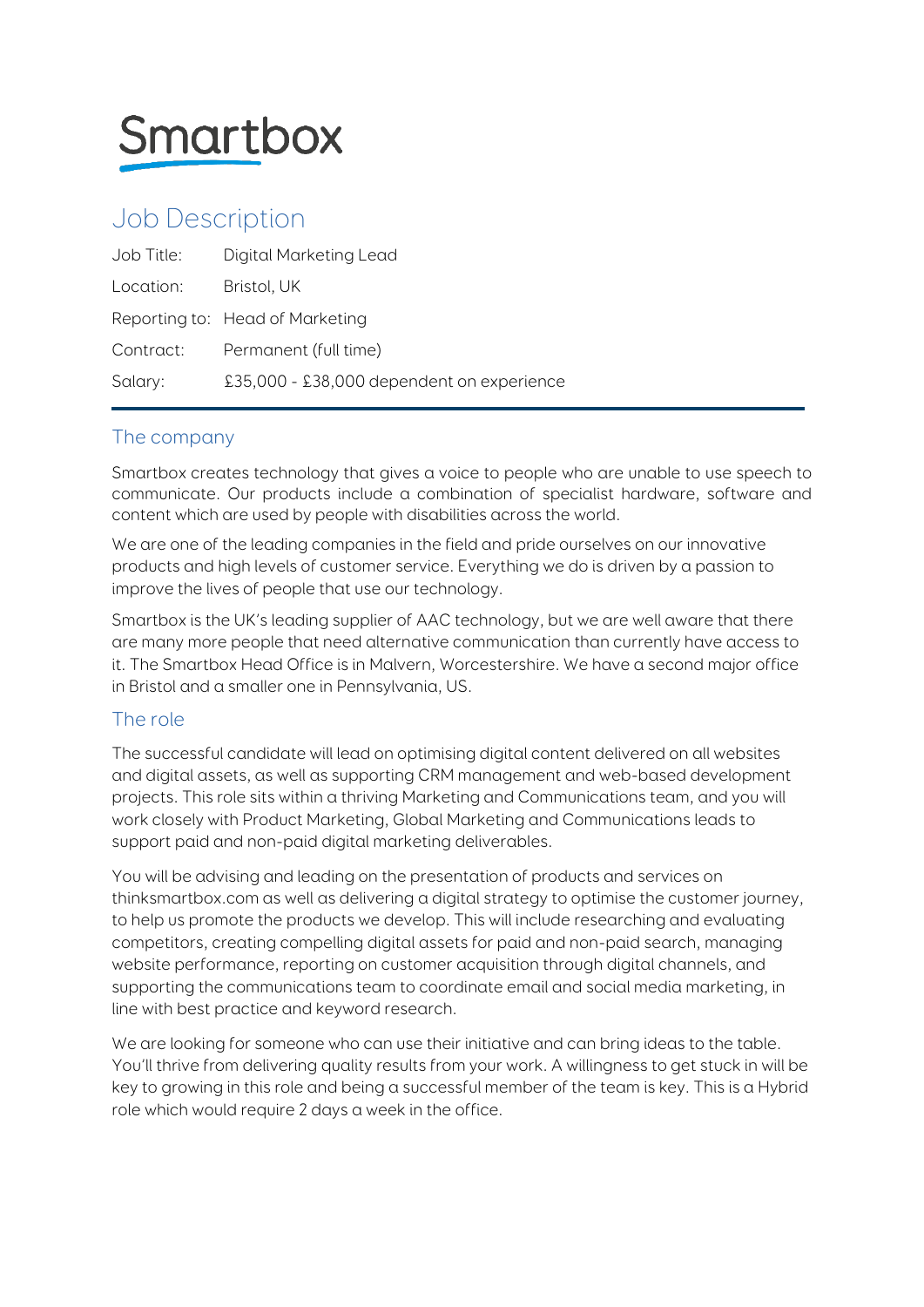Your typical projects will include:

- Work with Product Marketing to build digital marketing plans for product launches
- Develop and implement a backlink strategy, primarily working with the Comms team
- Support the Global Marketing Lead by optimising content for international markets
- Interpret and visualise campaign data to support key decision making
- Support the Comms team with audience segmentation, A/B testing and automations
- Plan, budget, create and measure ad campaigns (App Store, Google/PPC etc.)
- Reviewing customer behaviour to determine areas of improvement on the website
- Perform regular keyword research to inform a digital content plan and optimise copy
- Maintain resources on our knowledgebase and partner hub
- Configure and utilise Google Analytics/Data Studio to report on website/digital content performance, present results and implement areas for improvement to maximise lead generation
- Optimise video content and manage video platforms (YouTube)
- Perform CMS Core System updates and manage plug-ins
- Oversee data acquisition and permissions, advising on GDPR queries
- Undertake and present competitor research, primarily use of digital channels
- Evaluate and provide guidance on automation opportunities across digital platforms
- Share best practice on digital marketing to the wider organisation and Board
- Working with the Customer Experience Director develop reporting dashboards to help understand and interpret CX performance across the organisation
- Support collaborative projects to integrate marketing websites/databases with other systems (CRM, PowerBi etc.)
- Act as a positive advocate for the company at all times

The successful applicant will also be asked to perform other duties on an ad-hoc basis and will need a proactive attitude to this.

### Skills/Experience

- At least five years' experience in a Digital Marketing or Website Administration role, ideally experienced in the latest SEO and CRO tactics, and in paid search campaigns
- Configuring Google Analytics and using tools such as Hotjar, Google Search Console, Google Tag Manager, Google Data Studio etc.
- Experience in developing and launching new websites or campaigns using bespoke landing pages
- Skilled in interpreting and communicating complex data to non-marketing colleagues
- Experience in creating and agreeing digital marketing KPIs and creating meaningful reports for Senior Managers
- Experience in optimising web content, testing and measuring copy and mapping meaningful user journeys
- Hands-on experience researching, creating, and measuring paid advertising (Google, App Store etc.)
- Highly skilled in maintaining and managing web content, ideally using WordPress
- Good organisational skills with the ability to prioritise and meet deadlines
- Experience in creating automation workflows, and communicating the results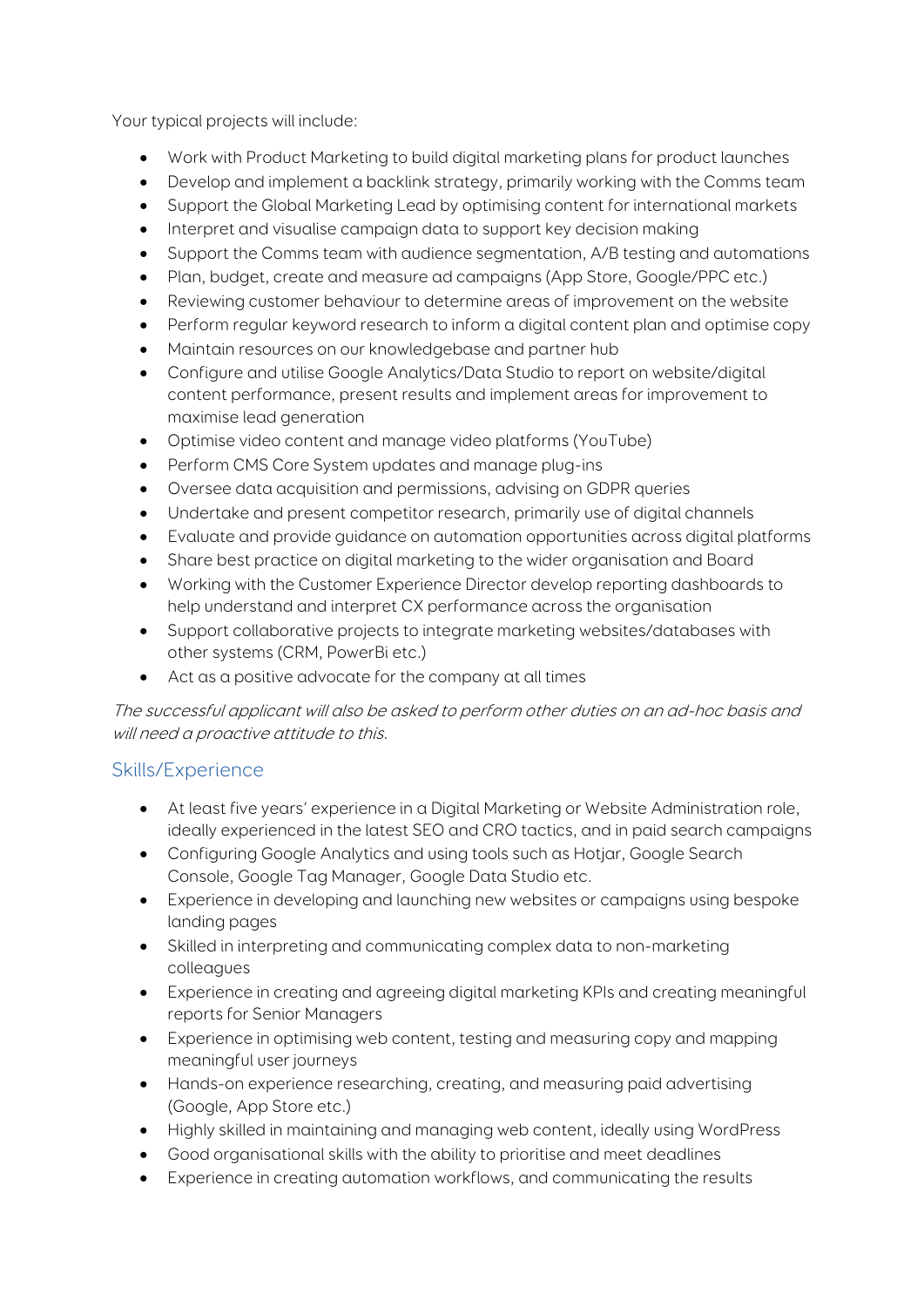- Able to work on company-wide system integration/improvement projects
- Experience in marketing automation/CRM platforms e.g. Dynamics, Pardot, Hubspot
- Passion for digital design and presentation of products and services
- Image and video editing capabilities using Adobe Apps
- Able to work to a brief, independently and as part of a team
- Good organisational skills with the ability to prioritise and meet deadlines

#### Desirable:

- Graphic design skills
- Knowledge of HTML5/CSS
- Experience in managing hosting services
- Driving licence
- Photography skills

#### Personal qualities:

- Committed to working in a growing marketing team and elevating our digital marketing approach
- Able to work swiftly and accurately
- Able to communicate enthusiastically and clearly with a wide range of people
- Organised, punctual and reliable
- Strong attention to detail
- Confident and able to contribute your own ideas within a team
- Able to act constructively and objectively to feedback given
- Eager to learn about new technologies
- Can-do attitude and willingness to undertake a variety of marketing tasks
- We need you to be able to solve problems and ask for help when you need it

There is no line management responsibility for this role, however you must be comfortable working in a large team and sharing learning with colleagues to help develop our digital marketing strategy. You will work closely with the Head of Marketing to create and implement this strategy, in line with the business objectives.

#### Rewards and benefits

Smartbox offers comprehensive benefits including:

- Company Pension
- Group Life Assurance
- Income Protection together
- Private Medical Insurance
- 25 days holiday plus public holidays
- Onsite parking
- Charity Day
- Flexible working
- Cycle scheme
- Office fruit
- Long service award for additional leave